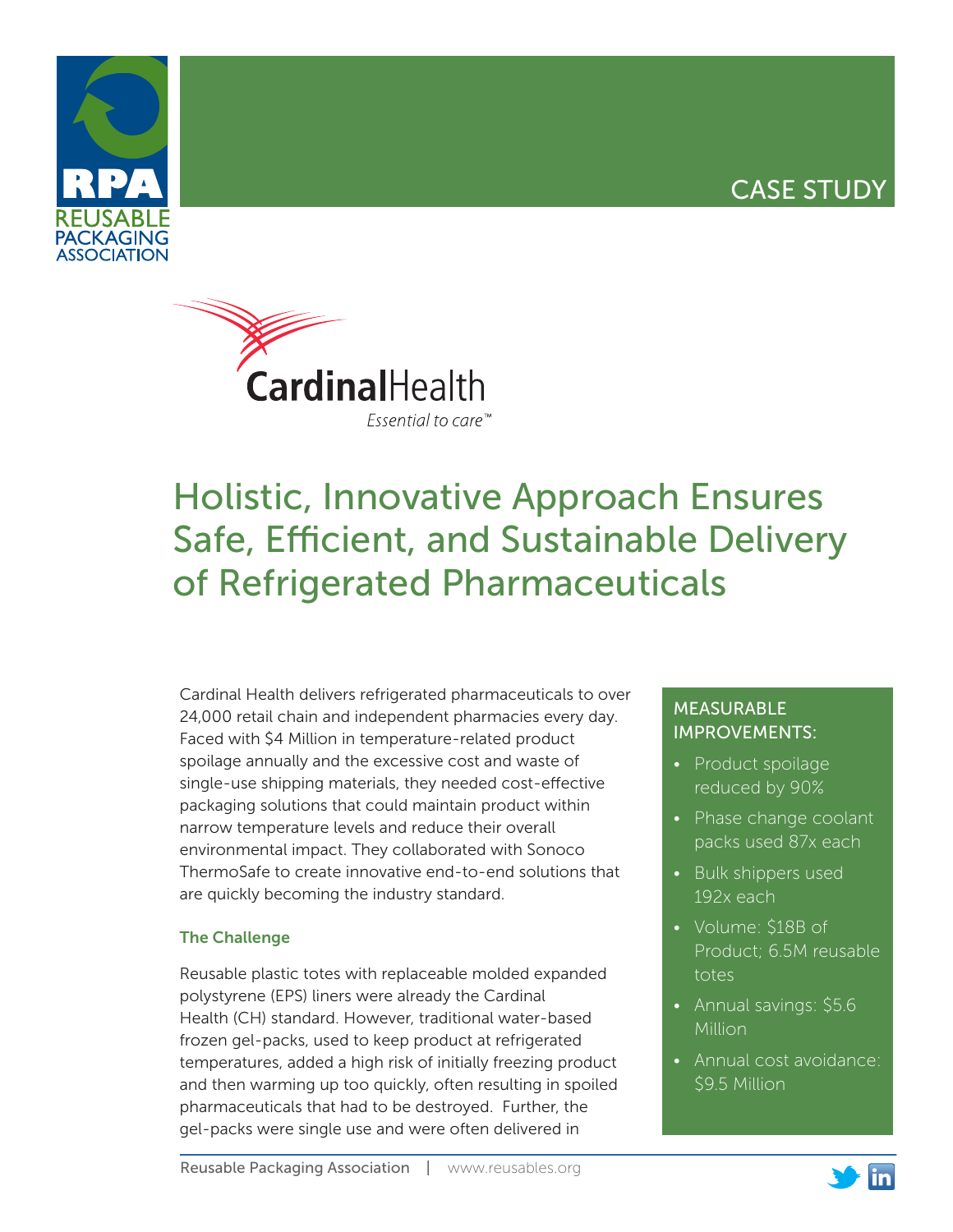



From single-use gel packs that frequently freeze pharmaceuticals and then warm up too quickly to phase-change coolant that maintains correct temperature throughout the supply chain.

expanded polystyrene (EPS) coolers inside of corrugated boxes, which were thrown away by CH customers.

Finally, for bulk replenishment to the forward distribution centers and outbound to select customers, CH shipped product in refrigerated trailers set to 43ºF, but wanted to be able to co-mingle refrigerated and controlled room temperature product together to reduce transportation and fuel expenses.

#### The Goal

The Cardinal Health goal was to utilize reusable plastic totes with replaceable molded EPS coolers and a reusable, sustainable, environmentally friendly coolant. This would maximize payload (saving transportation and fuel costs) and reduce waste, the purchase price of packaging materials, and the spoilage

that resulted from a less efficient process ... all without having a negative impact on already razor-thin category margins.

#### The Solution

The water-based coolant gel-packs within the totes were replaced with plant-based PureTemp® phase change materials to improve temperature control. This allows CH to maintain the narrow temperature range of 36-46ºF regardless of season or payload and to utilize durable and reusable molded plastic totes. Phase change panels change physical state, liquefying or solidifying (freezing) at specific temperatures different from water and recharge as ambient temperatures fluctuate, which made them ideal for maintaining a 36- 46ºF environment. Phase change material used in the CH cold chain tote program is safe and





Ergonomically designed for employees and customers, the new bulk shippers have resulted in positive user feedback with no reported injuries since implementation.

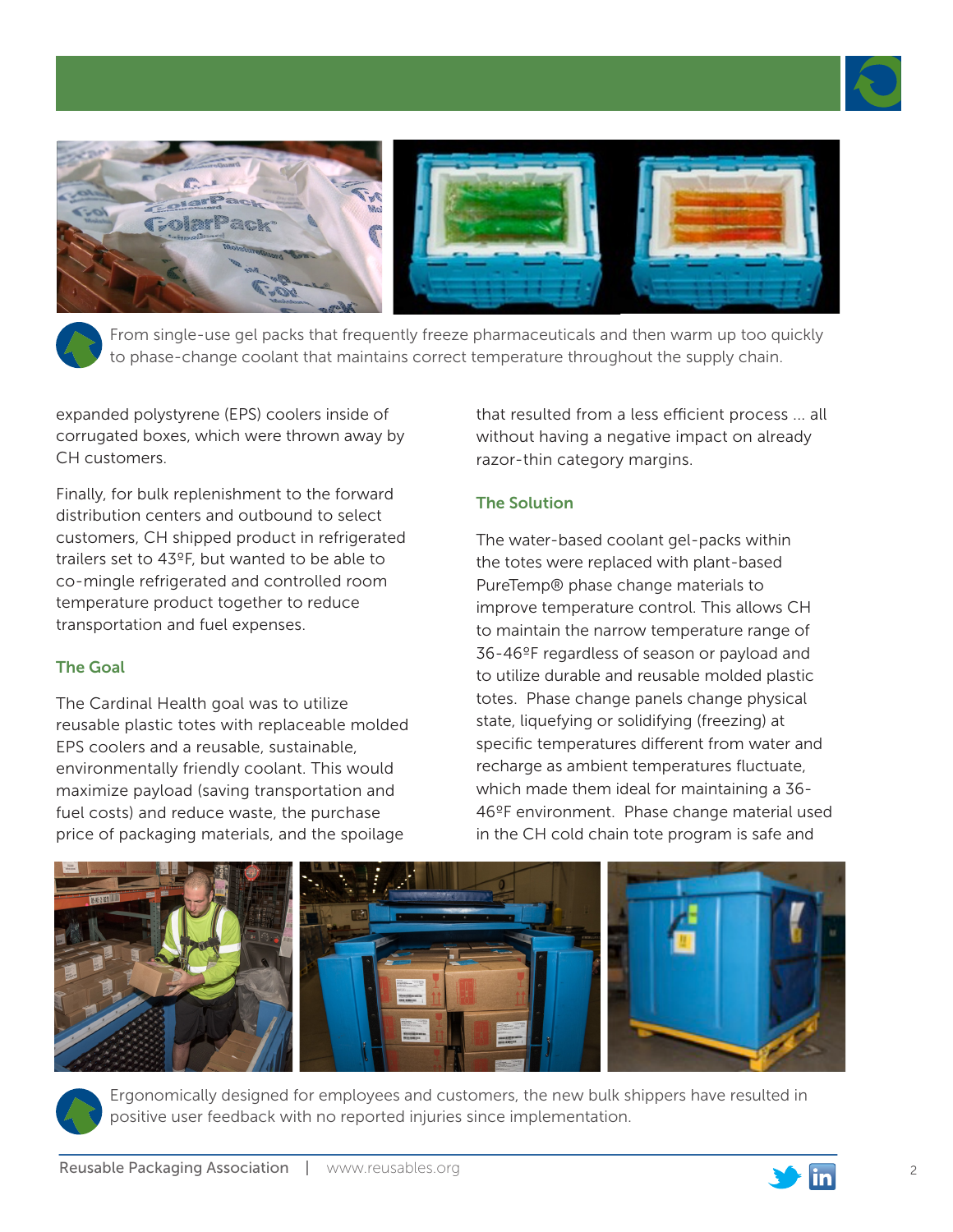



non-toxic, bio-friendly, and biodegradable, made of 100% renewable resources (plant-based oils and fatty acids), and approved by the USDA as a bio-preferred product.

Additionally, a custom-designed, ergonomically friendly, reusable bulk pallet shipper that allows both refrigerated and controlled room temperature product to ship on the same truck was developed. Cardinal now avoids the expense of multiple vehicle shipments or moveable bulkheads to create separate temperature environments. As of June 2016, only 140 out of 96,160 units shipped received minor damage (0.0015%). All damage was repaired in-house, and the shippers were returned to service, without ever impacting the product or deliveries.

#### The Impact

The holistic approach taken by Cardinal Health delivered significant business and environmental results. Bottom line: product spoilage was reduced by 90%, the phase change coolant packs are used an average of 87 times each, and the bulk shippers are used an average of 192 times and counting. Today, Cardinal Health ships \$18 Billion in refrigerated pharmaceuticals in 6.5

Million reusable totes per year, while saving \$5.6 Million and avoiding \$9.3 Million in additional cost.

For more information, including short informative videos, please see www.cardinalhealth.com/ColdChain

"We have worked very hard across our network to reduce packaging waste by using sustainable, reusable packing components that protect costly refrigerated pharmaceuticals. High quality, qualified, durable, reusable, and sustainable packaging is a must to protect the product while remaining operationally effective. Additionally, reusable packaging reduces the waste that our customers are left to dispose of as well as saves landfill space."

> — Chris Anderson, Cardinal Health Director of Quality Systems